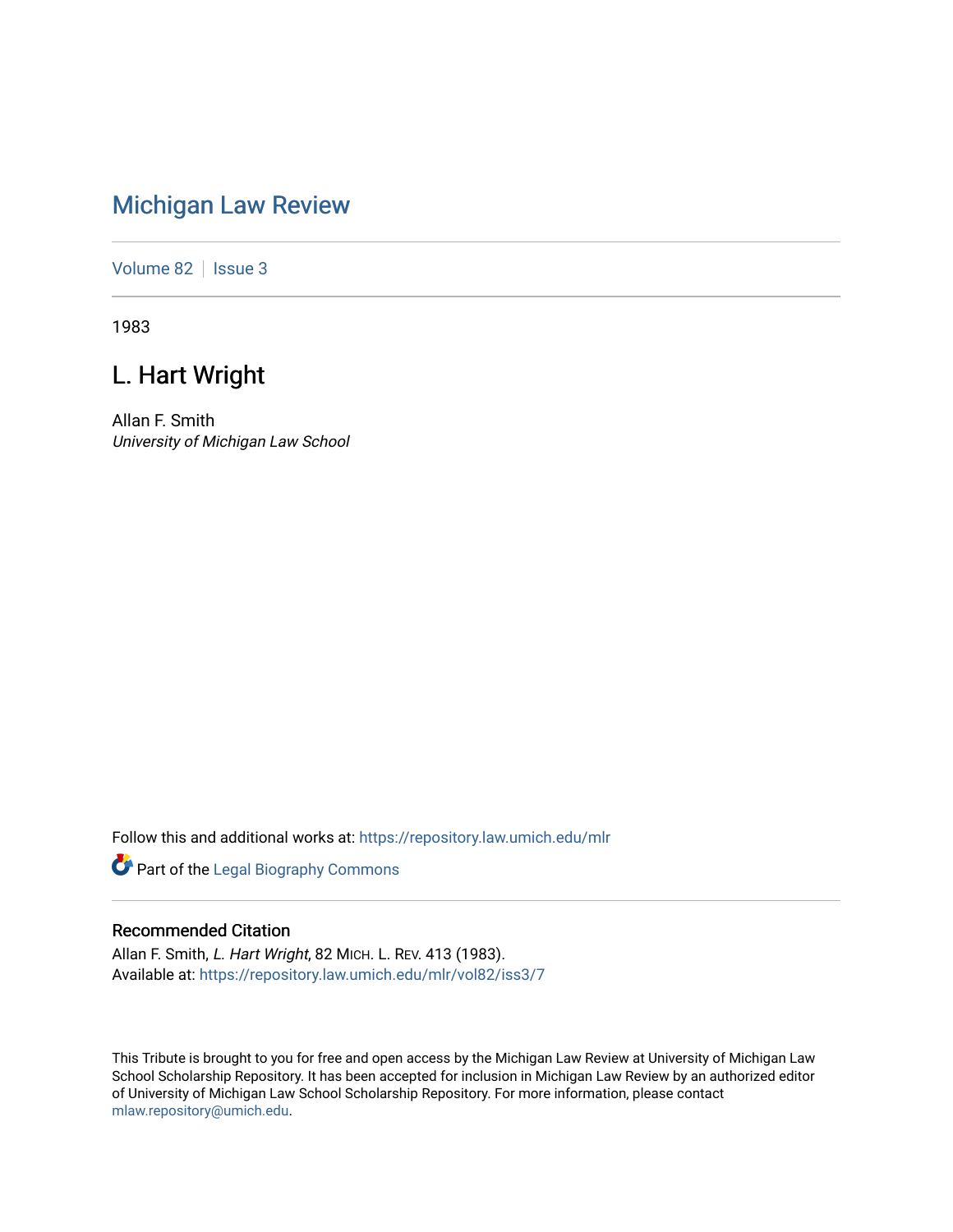### **L. HART WRIGHT**

#### *Allan F. Smith\**

It is not often that one knows a person whose self-discipline is complete and unwavering. Hart Wright was such a person. Whether he was preparing to teach a class, producing a public lecture, pursuing a medically-ordered regimen for health reasons, or getting ready for a game of golf, he would assuredly do all those things required for excellence of performance. The question of how much preparation was never at issue with Hart, for the driving internal force which governed his conduct dictated that it be complete in the fullest sense of that word. That self-discipline gave us one of the truly great teachers of law in this country. Those of us who watched his growth and his performance from 1946 until his untimely death this year were perennially rewarded with the evidence of stardom.

One of my decanal duties, some twenty years ago, was to meet with alumni groups from coast to coast, and during reunions at Ann Arbor. It was always certain that one of the first inquiries would be: How is L. Hart? And the speaker most sought after for class reunions was likely to be L. Hart Wright.

But it takes more than self-discipline to produce the person honored by this dedicatory issue. It takes wit, and wisdom, and warmth, and humaneness, and a sense of the joy of living, and a spirit of helpfulness, all of which Hart possessed in abundant measure. His personal files attest to countless hours of gratuitous professional service in aid of the Law School, the University and some of its constituent agencies, or governmental agencies. One can find him concerned with such diverse matters as taking steps to insure favorable residency status for a testator planning a law school bequest, or working with the relationship between the *Michigan Daily* and the University so that the *Daily's* propensity for endorsing political candidates would not jeopardize the University's status to receive tax deductible gifts, or advising state legislators concerning the basic elements of a "value added" tax which he had studied in depth in Europe. The thoroughness of his analysis was always readily observable. It is common knowledge that Hart's expertise in the administration of tax laws was responsible for his being selected by the

<sup>•</sup> Professor Emeritus of Law, University of Michigan. B.A. 1933, Nebraska State Teachers College; LL.B. 1940, University of Nebraska. - Ed.